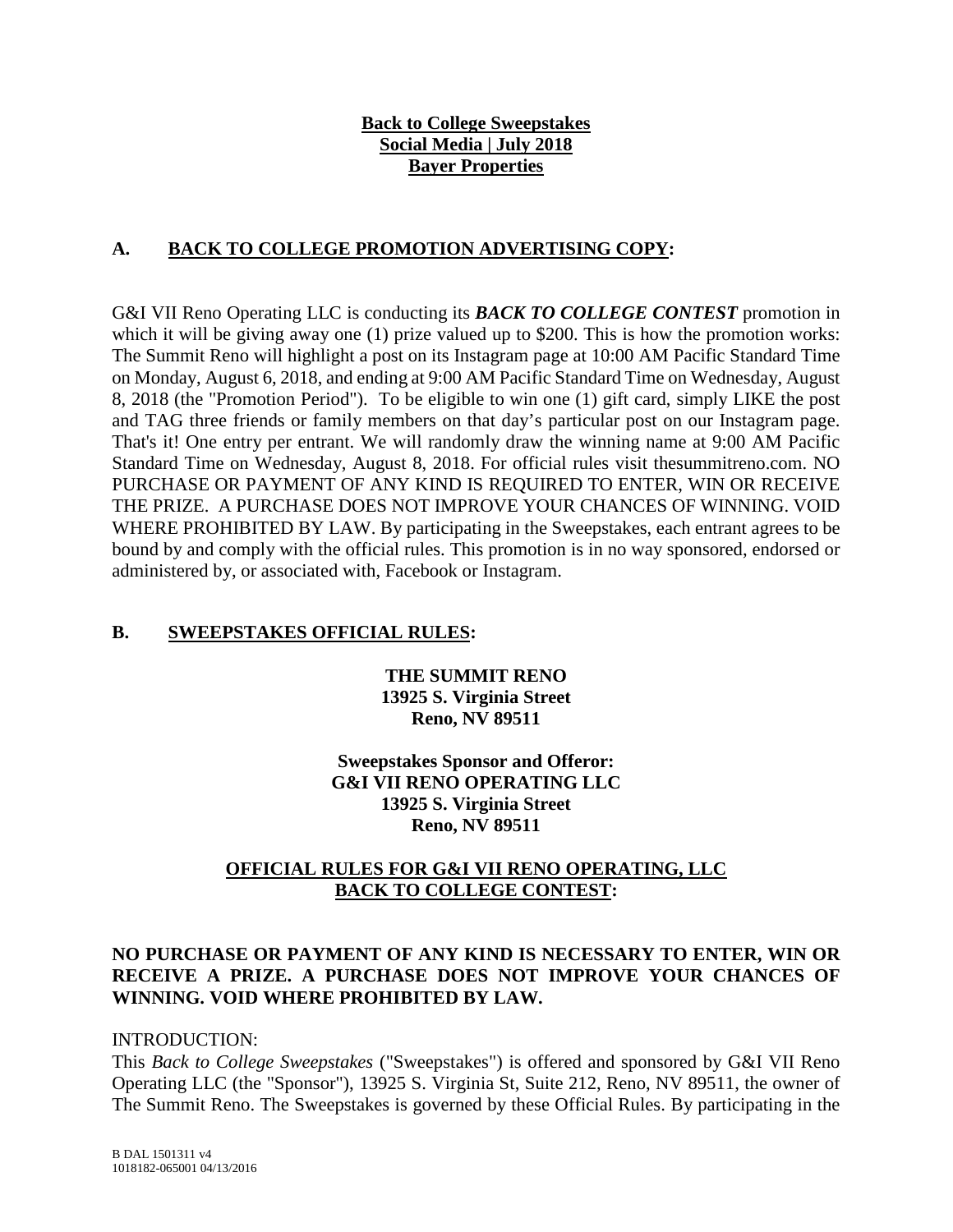Sweepstakes, each entrant unconditionally agrees to be bound by and comply with these Official Rules (including all eligibility requirements) and the decisions of Sponsor, which shall be final and binding in all respects. The Sweepstakes is subject to all federal, state and local laws and regulations and is void where prohibited by law. This giveaway is a sales promotion for G&I VII Reno Operating LLC, 13925 S. Virginia St, Suite 212, Reno, NV 89511.

## NEITHER INSTAGRAM NOR FACEBOOK SPONSOR, ENDORSE, OR ADMINISTER THE SWEEPSTAKES:

This promotion is in no way sponsored, endorsed or administered by, or associated with, Instagram or Facebook. You understand that you are providing your information to G&I VII Reno Operating LLC**,** the owner of the Instagram page and not to Instagram or Facebook.

## PROMOTION PERIOD:

The Sweepstakes begins at 10:00 AM Pacific Standard Time on Monday, August 6, 2018, and ends at 9:00 AM Pacific Standard Time on Wednesday, August 8, 2018 (the "Promotion Period"). Sponsor is responsible for the collection, submission and processing of entries and the overall administration of the Sweepstakes. Entrants should look solely to Sponsor with any questions, comments or problems related to the Sweepstakes.

## ELIGIBILITY:

The Sweepstakes is open only to legal residents of the fifty United States (including the District of Columbia) who are eighteen (18) years of age or older as of the entry date. Void where prohibited by law. Sponsor and its respective parents, subsidiaries, affiliates, distributors, retailers, sales representatives, advertising and promotion agencies and each of their respective members, officers, directors and employees (collectively, the "Promotion Entities"), and members of their immediate families and/or persons living in the same household as such persons, are ineligible to enter the Sweepstakes or win a prize.

### ENTRY:

G&I VII Reno Operating LLC will highlight one post on our Instagram page during the Promotion Period. Enter the Sweepstakes during the Promotion Period online by LIKING the contest Instagram post and TAGGING three friends or family members in the contest Instagram post during the Promotion Period that it is highlighted. One entry per entrant. To participate, all requested information must be provided. Duplicate entries and automated or robotic entries submitted by individuals or organizations will be disqualified. Entry must be made by the entrant. Any attempt by an entrant to obtain more than one entry by using multiple or different addresses, identities, registrations, logins or any other methods, including, but not limited to, commercial contest/sweepstakes subscription notification and/or entering services, will void that entrant's entries and that entrant may be disqualified. Final eligibility for the award of any prize is subject to eligibility verification as set forth in these Official Rules. All entries must be posted by the end of the Promotion Period in order to participate. Sponsor's database clock will be the official time keeper for this Sweepstakes. Except where prohibited by law, by participating in this promotion each entrant grants Sponsor permission to use his or her name, likeness or comments for publicity purposes without payment of additional consideration.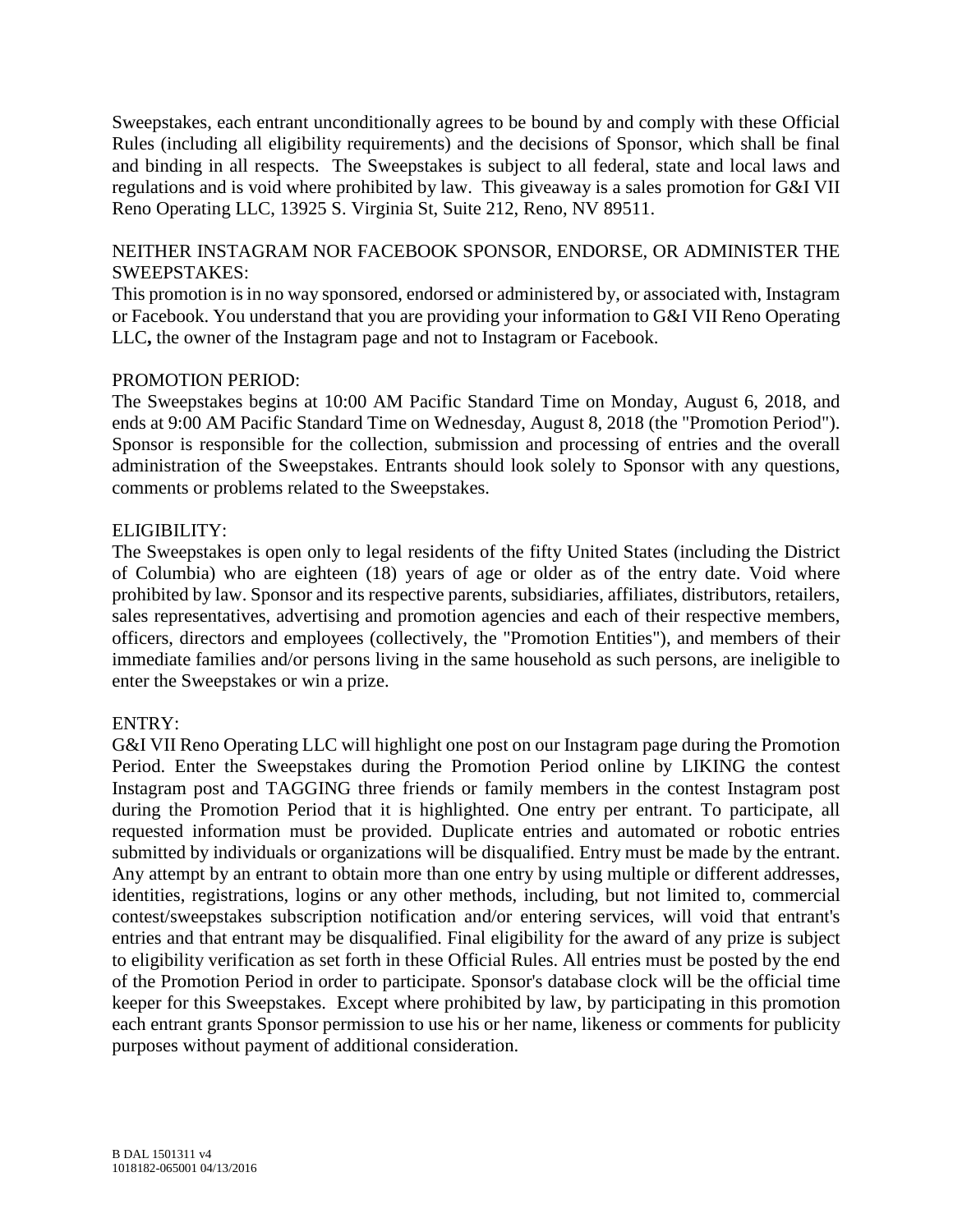WINNER SELECTION: The winner need not be present to win. The Sweepstakes winner for each post will be selected in a random drawing at 9:00 AM Pacific Standard Time on Wednesday, August 8, 2018 among all complete, qualified and eligible Entries received during the Promotion Period. The random drawing will be conducted by Sponsor or its designated representatives, whose decisions are final. The winner will be direct messaged on the Instagram page of G&I VII Reno Operating LLC at 9:30 AM Pacific Standard Time on Wednesday, July 8, 2018. In the event of non-compliance with applicable requirements of these Official Rules, the prize will be forfeited and an alternate winner will be selected. Entrants waive the right to assert, as a cost of winning the prize, any and all costs of redemption or travel to redeem the prize. Winners shall pick up prize at the Guest Services offices of The Summit Reno, 13925 S. Virginia St, Suite 212, Reno, NV 89511. However, if travel to The Summit Reno to pick up the prize is inconvenient for the winner due to distance or other reasonable cause, the Sponsor will deliver the prize to the winner by U.S. mail or delivery service. If prize notification is returned as undeliverable, or if prize winner cannot be located, or if the prize is not collected within ten (10) days after the winner has been notified, the prize will be forfeited and an alternative winner will be selected. Ineligible entrants will be disqualified and the prize awarded to alternates. The odds of winning depend on the number of valid entries received.

### PRIZE:

One (1) winner will receive one (1) gift card (approximate retail value up to \$200). **The odds of winning depend on the number of valid entries received.** Only one (1) prize will be awarded during the Promotion Period. Prize cannot be transferred, redeemed for cash or substituted by winner. Sponsor reserves the right in its sole and absolute discretion to award a substitute prize of equal or greater value if a prize described in these Official Rules is unavailable or cannot be awarded, in whole or in part, for any reason. The awarding of the prize package does not obligate the winner. No costs, fees or other monetary obligation must be satisfied before the entrant/winner is entitled to receive or use the prize package. The approximate verifiable retail price or value of the prize represents Sponsor's good faith determination, which is final and binding and cannot be appealed. If the actual value of the prize turns out to be less than the stated approximate retail value or price, the difference will not be awarded in cash. Sponsor makes no representation or warranty concerning the appearance, safety or performance of any prize awarded. Restrictions, conditions, and limitations may apply. Sponsor will not replace any lost or stolen prize items. Prize will only be awarded and/or delivered to addresses within the United States of America. By accepting a prize, the participant consents to the use of participant's name, likeness and/or biographical information for advertising, trade and promotional purposes on behalf of The Summit Reno in any and all media and without further compensation or permission, except in Tennessee or any jurisdiction where prohibited by law. All federal, state or local taxes, fees, or surcharges associated with the receipt or use of any prize are the sole responsibility of the prize winner. Failure to comply with the Official Rules will result in forfeiture of the prize.

### PRIVACY:

If an entrant is chosen as a winner, certain of entrant's personally identifying information may be disclosed to third parties in the announcement of the Sweepstakes winner on Instagram and Facebook and on a winner's list. All personal information submitted as part of the Sweepstakes may be shared by and between the Promotion Entities, and each of the Promotion Entities may use such information in accordance with their respective independent online privacy policies.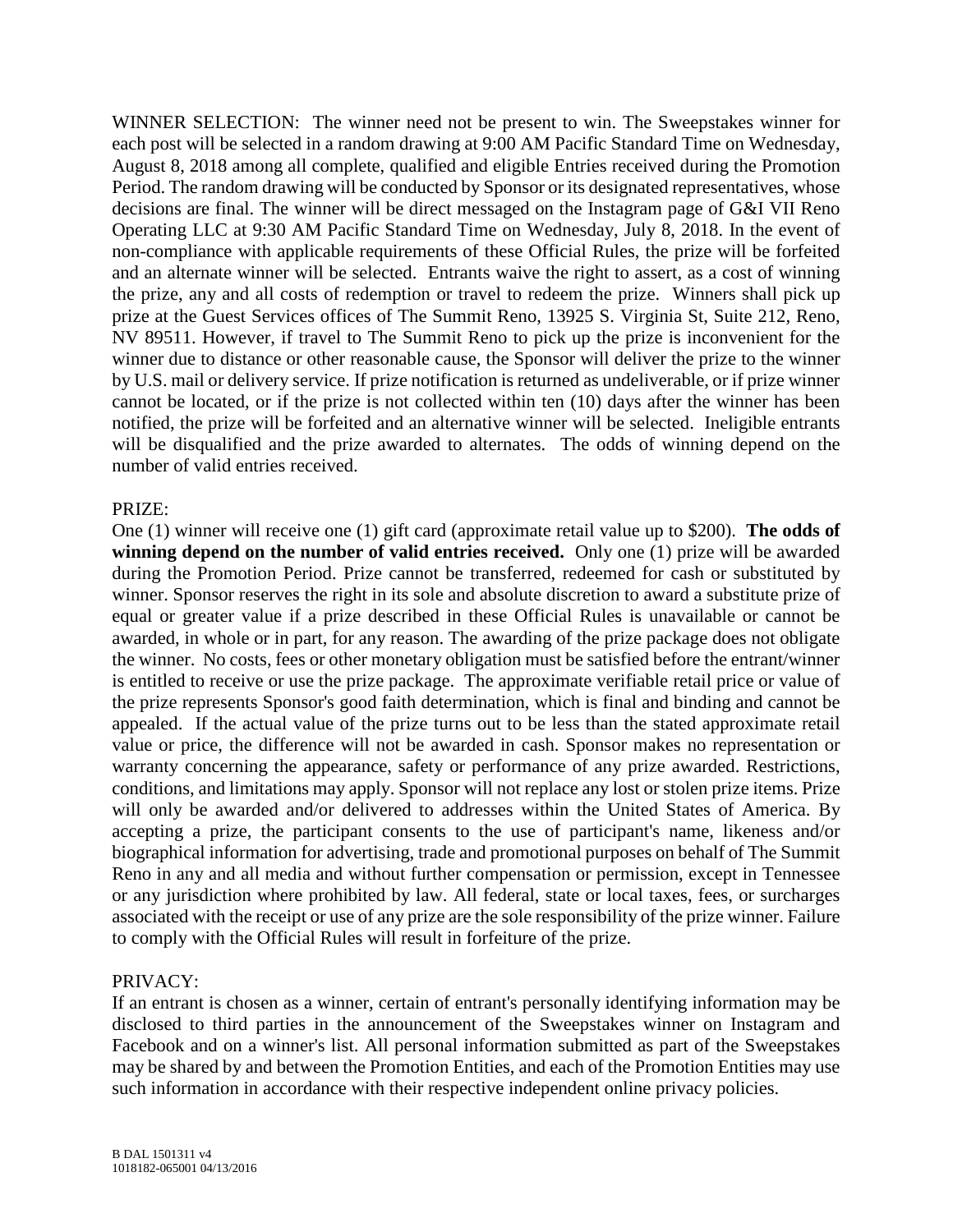#### RELEASE:

By participating in the Sweepstakes, each entrant completely and fully releases and agrees to indemnify and hold harmless Sponsor, Facebook, Inc., the Facebook Platform, Instagram, and their respective affiliates, members, shareholders, officers, directors, agents, employees, attorneys, successors and assigns (collectively, the "Released Parties") from any and all liability, claim, demand, action, or cause of action of every kind, direct, indirect and consequential, legal, equitable and otherwise, known and unknown, conditional and unconditional (collectively, "Claims") against any one, or more, or all, of the Released Parties arising out of, in connection with or relating to this Sweepstakes or the entrant's participation in this Sweepstakes, or resulting from the entrant's possession, use or misuse of any prize.

#### DISCLAIMERS:

Sponsor is not responsible for any incorrect or inaccurate information, whether caused by website users or by any of the equipment or programming associated with or utilized in the Sweepstakes or by any technical or human error, which may occur in the processing of submissions in the Sweepstakes. Sponsor assumes no responsibility for any misdirected or lost mail, or any error, omission, interruption, deletion, defect, delay of operation or transmission, communications line failure, theft or destruction or unauthorized access to, or alteration of, entries. Sponsor is not responsible for any problems or technical malfunction of any telephone network or lines, computer online systems, servers or providers, computer equipment, software, failure of email or players on account of technical problems or traffic congestion on the Internet or at any website or combination thereof, including injury or damage to entrant's or any other person's computer related to or resulting from participating downloading materials in the Sweepstakes. If, for any reason, the Sweepstakes is not capable of running as planned, including infection by computer virus bugs, tampering, unauthorized intervention, fraud, technical failures, or any other causes beyond the control of Sponsor which corrupt or affect the administration, security, fairness, integrity or proper conduct of the Sweepstakes, then Sponsor reserves the right in its sole discretion to cancel, terminate, modify or suspend the Sweepstakes. In such event, Sponsor may, in its sole discretion, perform the random drawing from among all eligible entries received prior to or after such cancellation, suspension, or modification.

#### REGISTRATION DISPUTES:

In the event of a dispute concerning who registered online to participate in the Sweepstakes, the registration will be declared to have been made by the "authorized account holder," defined as the natural person who is assigned to an email address by an internet provider, online service provider, or other organization (e.g., business, education institution, etc.) that is responsible for assigning email addresses for the domain associated with the submitted email address. A potential winner may be requested to provide Sponsor with proof that the potential winner is the authorized account holder of the email address. If a dispute cannot be resolved to Sponsor's satisfaction, the entry will be deemed ineligible.

### COPIES OF RULES; NAMES OF WINNERS:

A copy of these Official Rules is available at thesummitreno.com and the Guest Services office of The Summit Reno, 13925 S. Virginia St, Suite 212, Reno, NV 89511. The name of the winner